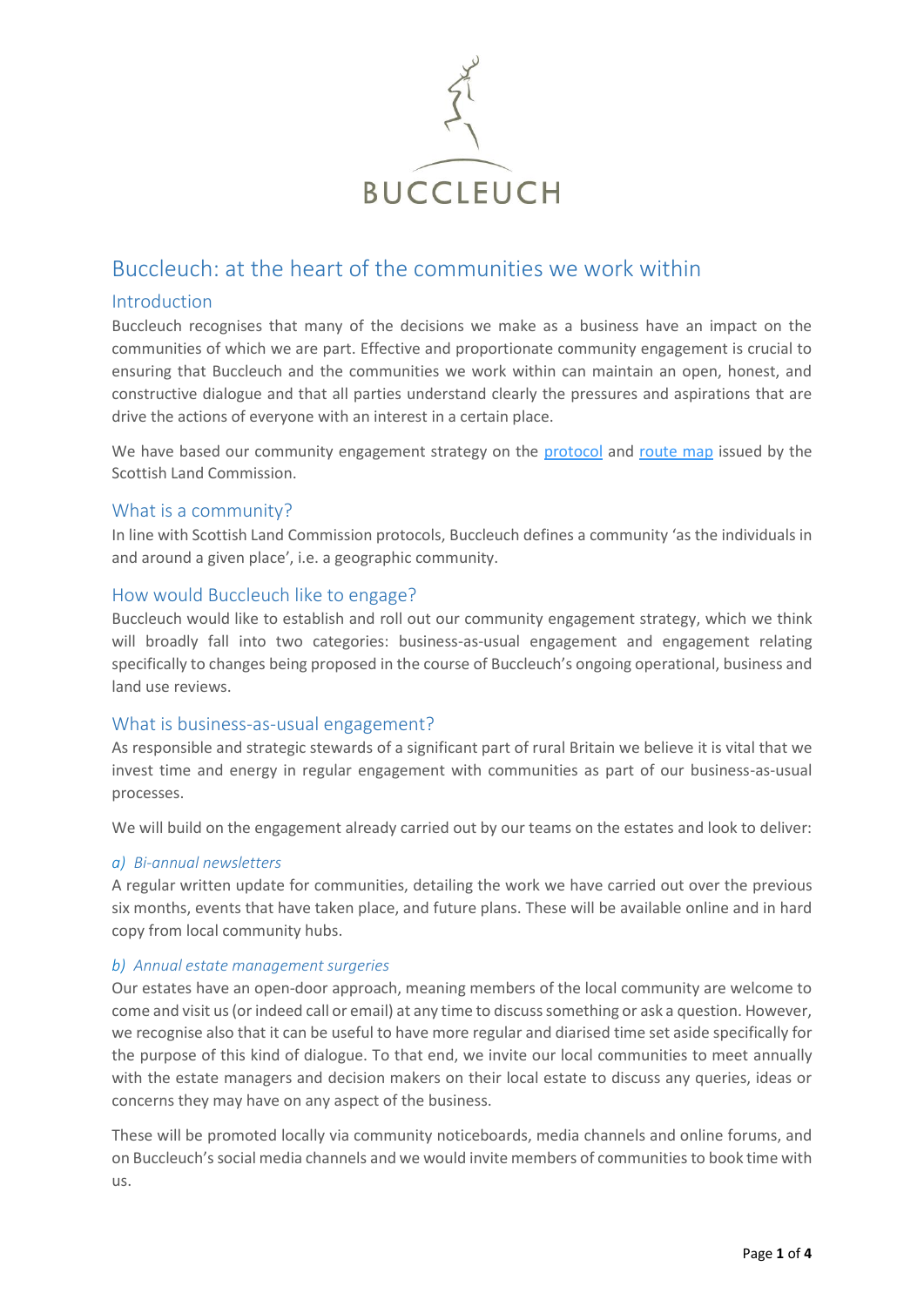

#### *c) Annual community forums*

Buccleuch carefully balances complex economic, community and environmental demands in the course of its estate management duties. In addition to the informal and ad-hoc engagement with members of the public as outlined above, we commit to inviting community representatives (local community/ parish council and other relevant constituted bodies) to meet with our estate managers and other key decision makers on the estates and within the wider business. The purpose of these meetings is to facilitate an open forum for the sharing of views and to discuss current and future projects, ideas and concerns. These meetings will be convened by invitation.

#### *d) Annual open day*

Each estate will hold an annual open day, which will provide local communities to visit the estate and see what happens on a working estate day to day.

There will also view maps of the estate area and learn more about the range of activities taking place, with any potential land use changes highlighted clearly.

The annual open days will be advertised locally as widely as possible.

#### *e) Transparency of ownership*

We are committed to ensuring that our directors and senior management are visible and accessible to tenants and communities and we always seek to engage in an honest, transparent, and compassionate way with tenants and communities. Contact details of local land-use decision makers, and senior Buccleuch personnel and decision-makers, will be available on the Buccleuch website, as will details of ownership.

# *f) Feedback*

Where a community group or individual has queried or commented on a decision taken by Buccleuch which has an impact on that local community, we will look to respond appropriately within six weeks (as laid out in the Scottish Land Commission's protocol for community engagement).

#### *g) Management plans*

Management plans for each of the estates will be available online. These will include any forthcoming major works.

# When else will Buccleuch engage with communities?

Before Buccleuch make any operational or business changes, all ideas undergo significant internal debate and discussion, feasibility assessments and investigations to assess the proposal's viability from a number of perspectives. Many proposals will go no further than that but, for those which we may look to pursue, and which will have an impact – whether positive, negative, or neutral – on the local community, we are committed to engaging with the community in an open and transparent manner. The level of engagement Buccleuch enters into will be determined to a large extent by which one of the following categories – as defined by the Scottish Land Commission – the proposals fall into.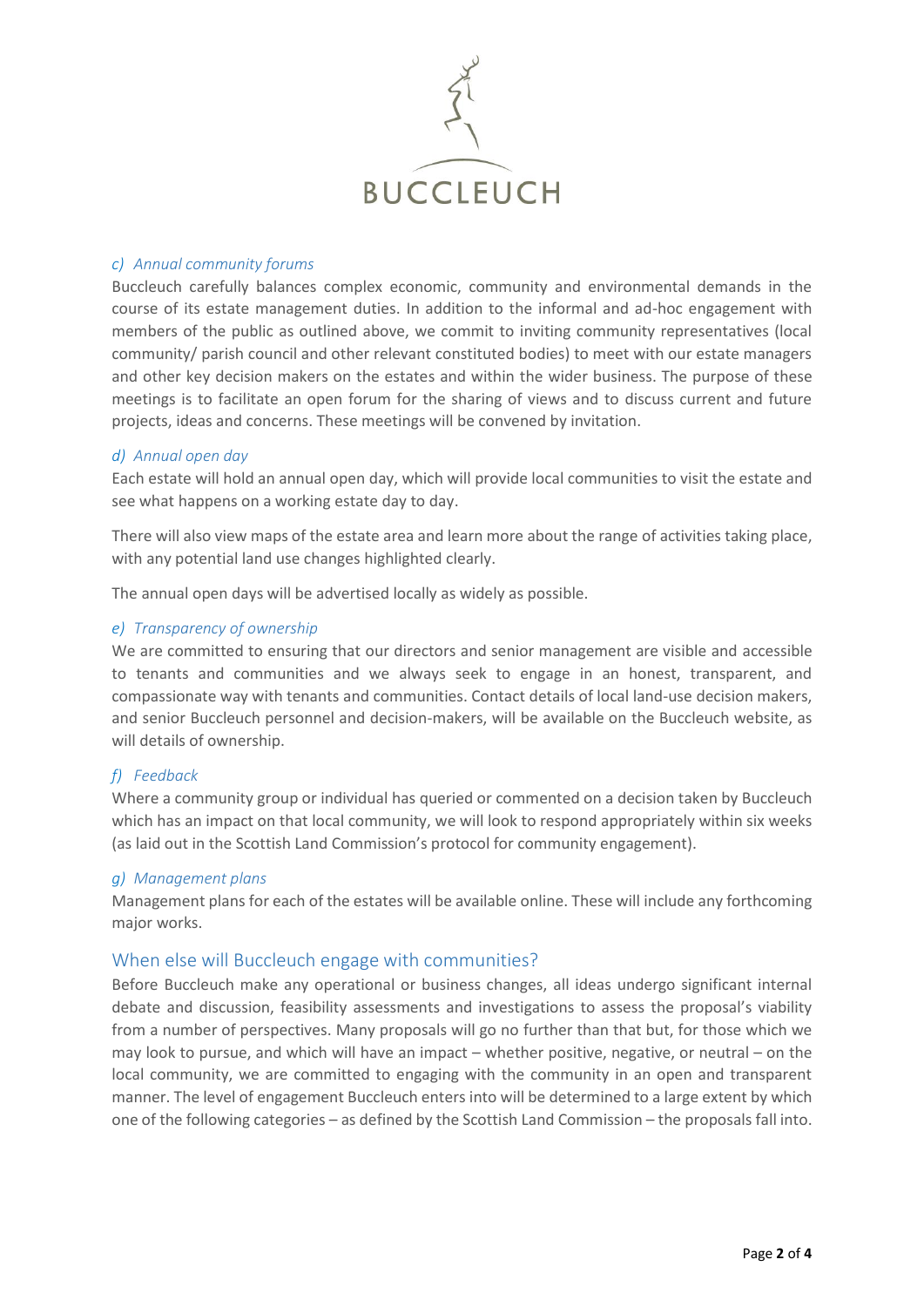

# *a) Levels of community engagement*

Consider the whether the proposed land use change/ works will have an impact on the local community:

|                        | <b>Business as usual</b>                                                                                       | Moderate impact                                                                                                                                                                                                                                                                                                                                | <b>Significant impact</b>                                                                                                                                                                                                                                                                                                                                                                                                                                                                   |
|------------------------|----------------------------------------------------------------------------------------------------------------|------------------------------------------------------------------------------------------------------------------------------------------------------------------------------------------------------------------------------------------------------------------------------------------------------------------------------------------------|---------------------------------------------------------------------------------------------------------------------------------------------------------------------------------------------------------------------------------------------------------------------------------------------------------------------------------------------------------------------------------------------------------------------------------------------------------------------------------------------|
| Definition             | Day to day decisions relation to land,<br>where the impact on the local<br>community is small or non-existent. | - short-term but disruptive<br>activities<br>activities carried out in irregular<br>circumstances<br>changes to regular activities.                                                                                                                                                                                                            | long-term or permanent changes<br>with significant impact<br>- long-term disruptive activities,<br>activities which impact<br>significantly on the local<br>economy, society and culture, or<br>environment<br>decisions likely to alter the local<br>$\overline{\phantom{a}}$<br>population level or structure,<br>including through<br>intergenerational impact.                                                                                                                          |
| Examples of<br>impact  | - Most deliveries<br>Repairs and improvements<br>- Pesticide spraying<br>- Muck spreading                      | - Activities which disrupt transport<br>or business activities<br>- Activities causing significant light,<br>sound or smell pollution<br>Activities carried out at unusual<br>times, or causing more<br>disruption than usual<br>Other disruptive activities in both<br>$\overline{\phantom{a}}$<br>the urban and rural<br>environments.       | $\omega$<br>Significant long-term changes in<br>land-use, for instance: changes<br>between agricultural land,<br>forestry, nature reserves, green<br>spaces, industry, housing,<br>regeneration and development<br>- A business or service that<br>significantly contributes to local<br>employment or provides vital<br>services<br>Decisions impacting on the<br>viability of vital local institutions<br>such as schools, doctors'<br>surgeries, sports centres and<br>cultural centres. |
| Level of<br>engagement | <b>Routine</b>                                                                                                 | <b>Informal</b>                                                                                                                                                                                                                                                                                                                                | Formal                                                                                                                                                                                                                                                                                                                                                                                                                                                                                      |
| Engagement<br>examples | communications,<br>Regular<br>which<br>should all be covered above.                                            | Written communication by post<br>and/or email to members of the<br>local community;<br>Post a notice on local community<br>$\overline{\phantom{a}}$<br>boards/ within community hubs,<br>such as post offices and<br>supermarkets, and/or relevant<br>social media groups and<br>channels; or<br>Telephone or visit those directly<br>affected | Meet with local community/<br>parish council and formally<br>constituted bodies;<br>- Hold meetings with local<br>residents;<br>Publish a written consultation or<br>$\bar{\phantom{a}}$<br>survey;<br>- Hold local 'town hall' meetings;<br>- Host site visit(s); or<br>- Carry out workshop discussion(s),<br>chaired by an independent<br>facilitator if necessary                                                                                                                       |